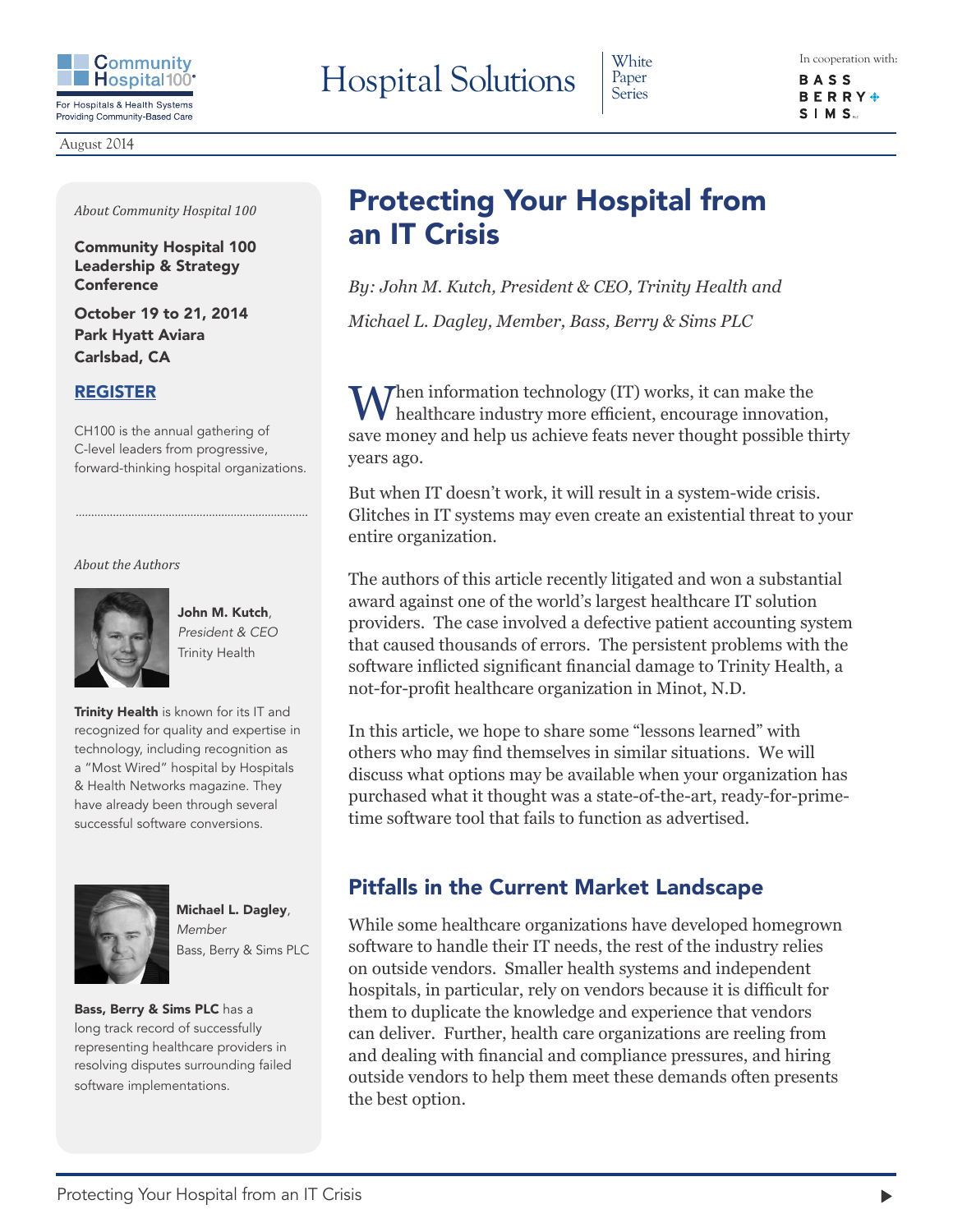As a result, several Fortune 500 companies have created business models around providing software and services to healthcare organizations. Indeed, the North American healthcare information technology market has been valued at over \$20 billion today and estimated to grow to more than \$30 billion in the next five years. These companies have been wildly successful – reaping billions of dollars in profit. But the competition for market share between the major players is fierce, and the current environment has created incentives that do not always encourage delivery of quality products.

# **66** ... the current environment has created incentives that do not always encourage delivery of quality products. **"**

One dangerous incentive results from the preference of many healthcare organizations to use a single vendor for substantially all their software needs. A vendor that is primarily known for clinical software may lose out on a bid with a client that was looking for both clinical and revenue cycle software, or vice versa. This preference for a single vendor may encourage software companies to rush products to market before they are adequately tested and proven (or to develop them on the fly).

Software vendors may even market capabilities that have not yet been developed or thoroughly tested. Their aim is to lock clients into a contract with the hope they can develop the promised capabilities before the software actually goes live, which will not occur until years after the contract is signed. There is even a common industry term for this practice – selling "vaporware." The trouble with vaporware is that the purchaser is exposed to an undisclosed risk that the unproven software may not ultimately function as represented.

These practices can catch healthcare organizations off guard – particularly when they are dealing with a familiar vendor that has already delivered for them on other projects. For instance, after a vendor has delivered functioning EMR software, it is reasonable to believe its salespeople when they say that they can do the same for patient accounting software. Unfortunately, that is not always the case, and a healthcare organization may unwittingly buy what is essentially "beta" software.

When a healthcare organization discovers that problems with newly-implemented software are seriously impacting its operations and suspects its software vendor may be at fault, there are several steps that organization can take to mitigate and correct the situation.

### STEP ONE: Differentiate Between a Bumpy System Launch and an IT Disaster

Even a relatively successful software conversion can result in lost revenue and damages to a healthcare system's operations. These problems can be caused by numerous factors, including fixable bugs in the software, configuration issues, or users adapting to a new system. Initially, it is sometimes hard to tell whether what you are experiencing is a temporary bump in the road or a major problem that will cause system-wide damage.

One important factor to consider, when trying to identify a full-blown IT crisis, is time. If your system's go-live date was several months ago and you are still experiencing significant issues – especially if they do not seem to be improving – then that may indicate that you are dealing with something more serious than routine conversion issues.

Another factor is the severity of the issues. How badly is it impacting your organization? In the case of revenue cycle software, for example, if you have an unusually high denial rate or your business office and IT staff is dedicating disproportionate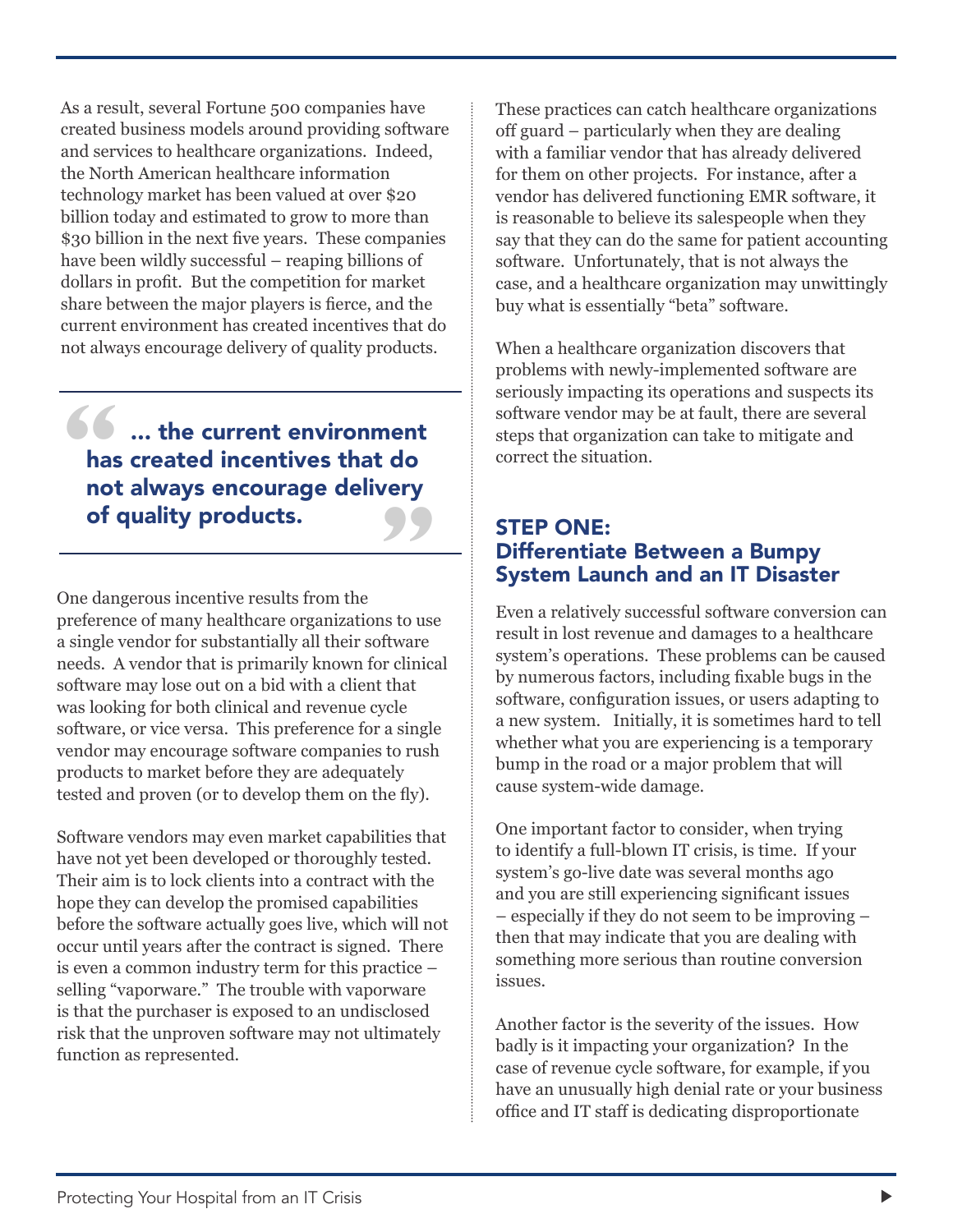resources to fixing software issues, then you may have a major problem and need to consider both your legal remedies and the possibility of moving off the software.

## STEP TWO: Finding the Root of the Problem

Next, you will want to determine the primary cause of the flaw. This step sounds simple, but reliable information and advice is not always easy to come by. While looking to the vendor's representatives for guidance makes intuitive sense, they will be unwilling to admit responsibility for defective or underdeveloped software.

Some common responses from software vendors to problems fall along the lines of the following themes:

• "user error" is causing the problems;

• the issue you identified is not a bug, it is a feature, and your purported "custom request" is an enhancement;

• you can implement "manual workarounds," which will inflict unnecessary expense and inefficiencies on your operations;

• we can fix the problems if you pay for additional products or services;

- what you are asking for is not within the scope of your contract;
- your in-house IT staff is not equipped to handle the issues; or
- trust us that the problems will be resolved in forthcoming upgrades.

These responses may just be the vendor's attempt to buy some time, defer responsibility, or sell more services. Remember that the software vendor is not an independent, disinterested party that is always advising you to act in your best interest.

Your in-house IT staff may be able to provide some valuable insight, but that can be complicated if the software vendor attempts to shift blame back to your organization. You may end up with a situation where the vendor is pointing fingers at your staff, and your staff is pointing fingers at the vendor. As the old proverb goes, "success has many fathers, failure is an orphan." In addition, some organizations outsource their IT needs to the same companies that supply the software at issue. In that situation, the organization lacks an objective IT expert source for advice about defective software.

Given these complications, legal counsel or an outside consultant may provide an independent assessment that can be useful in developing a plan. Such neutral observers may be valuable in determining the best course of action, and they can act as your advocate in resolving disputes with software vendors.

### STEP THREE: Understand Your Rights and Responsibilities

Even when a vendor's product has inflicted serious harm, healthcare organizations may fail to realize that they have a potential legal claim. In fact, vendors may use the parties' contractual agreement to pressure the organization to keep an unworkable software product. However, healthcare organizations often have more leverage than they realize in software disputes.

**66** ... healthcare organizations often have more leverage than they realize in software **disputes.**<br>
Part of the reason healthcare organizations may<br>
mistake by secure that have no recourse is that

mistakenly assume they have no recourse is that software vendors frequently draft one-sided license agreements. In particular, these agreements often